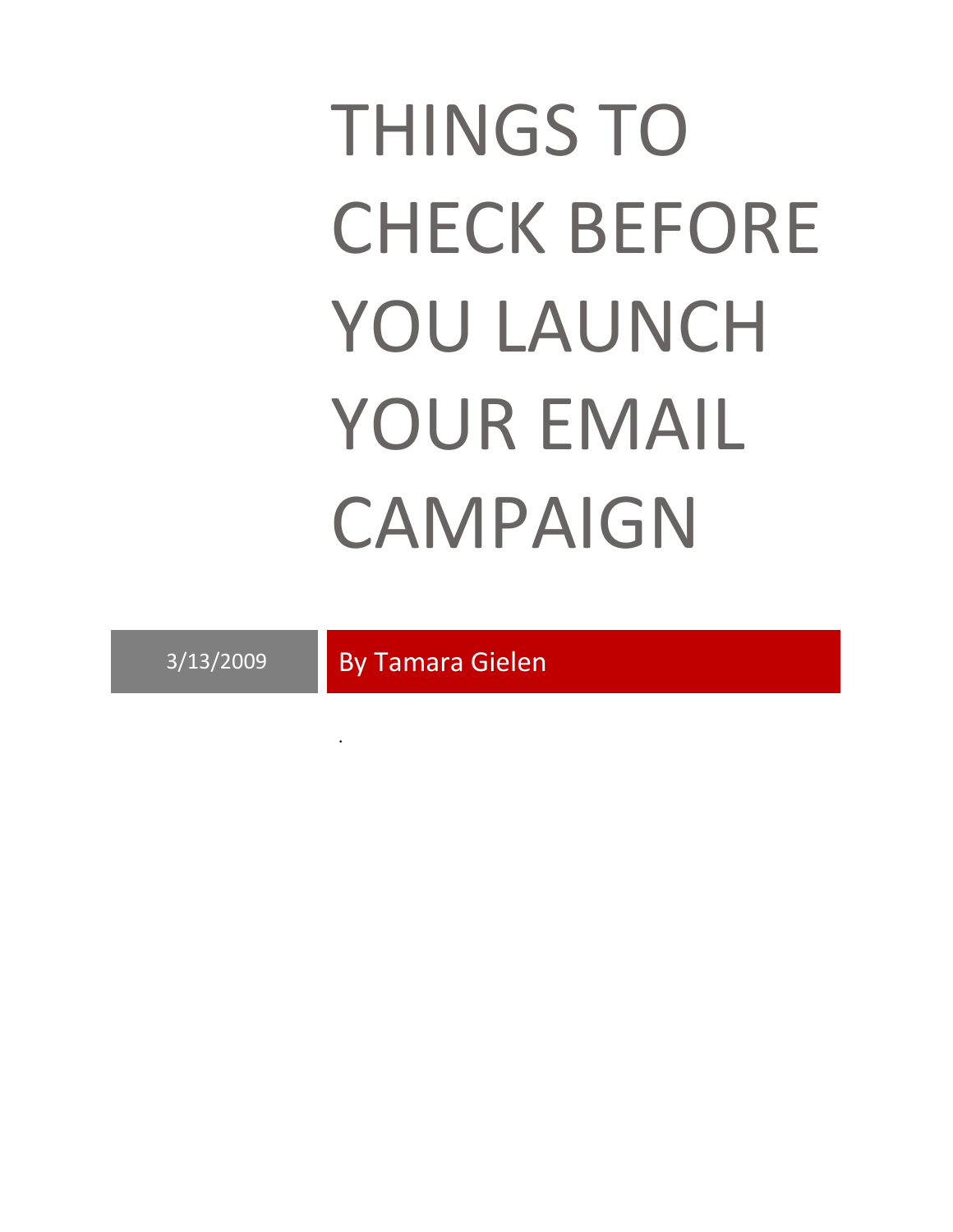### **1. THE OBJECTIVE**

- 1. Who is your target audience?
- 2. What message are you trying to convey?
- 3. Which action do you want the recipient to take?
- 4. How will you measure success?

## **2. THE LIST**

- 5. Are you sending the campaign to the correct list?
- 6. Are you sending it only to the interested targets?
- 7. Do you have permission to send emails to the people on your list?

## **3. THE ENVELOPE**

- 8. Are you using a sender name that the recipient will recognize?
- 9. Does your brand appear in the "from" line?
- 10. Is the subject benefit-oriented instead of "selling"?
- 11. Are you testing multiple subject lines to see which one works best?
- 12. Are you sending the email at a time when the recipient is most likely to read it?

# **4. THE PREVIEW PANE**

- 13. Did you include a link to view the email online?
- 14. Are you featuring your brand or logo prominently?
- 15. Does the email include the newsletter title or strong headline?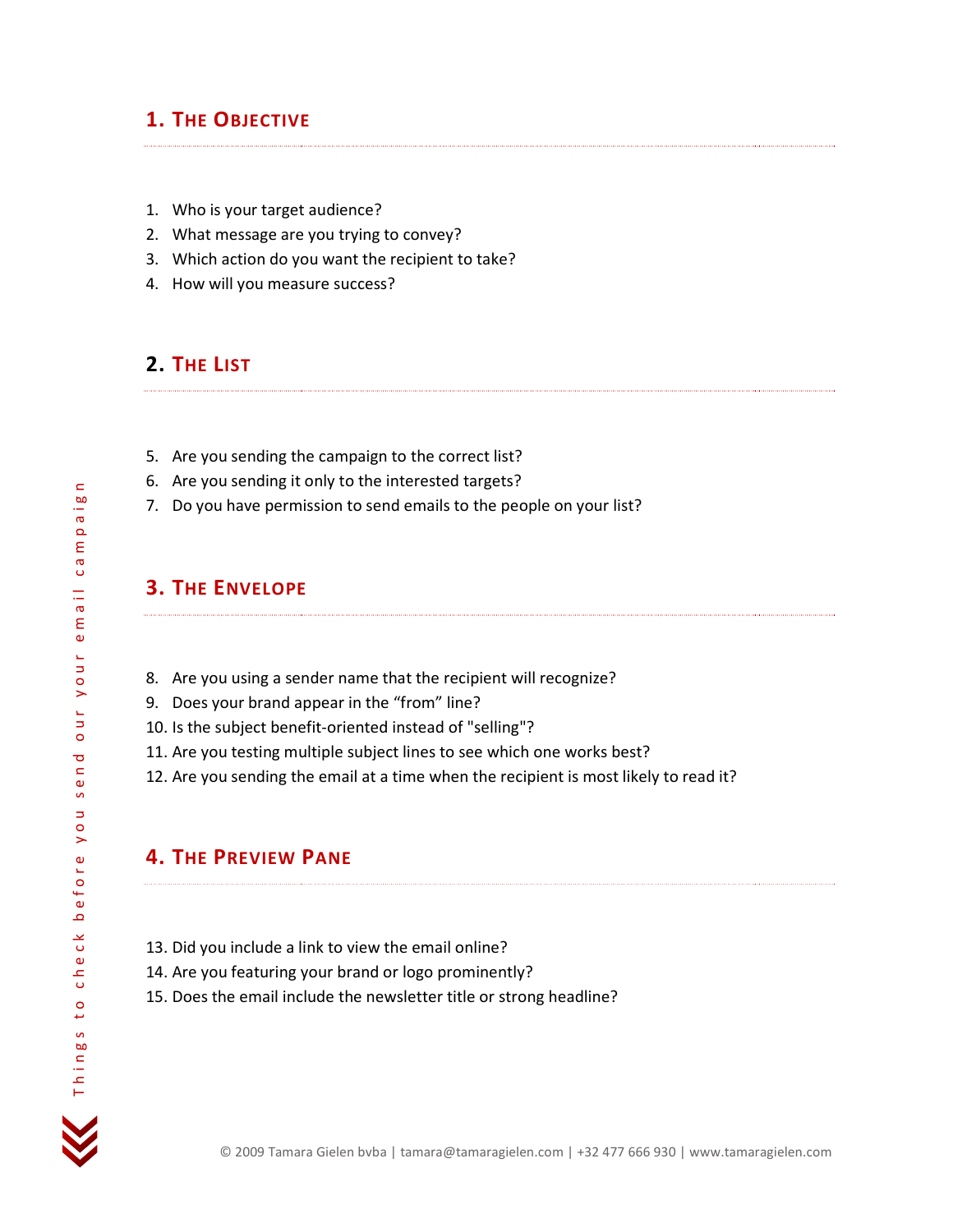## **5. THE COPY**

- 16. Is it personalized with the recipient's name? Do all the merge fields work properly?
- 17. Did you include an opening paragraph that pulls readers in?
- 18. Does the copy read like it comes from a person?
- 19. Does the email include benefit-oriented information that is also engaging?
- 20. Are you making it clear to the reader what you want him to do? Make the call-to-action link prominent, not only on top of the message, but in several additional places in the email as well.
- 21. Do you have multiple calls to action? Both as text links and images?
- 22. Can the email be easily skimmed? Did you use short paragraphs and bullet points?
- 23. Is it a manageable length to read online?
- 24. Did you not include too many topics in the email? Maybe it would be better to split the content over two emails?
- 25. Did you check the copy one last time for spelling mistakes?
- 26. Did you check the spam score of your email?
- 27. Did you check how the email looks with images turned off?

#### **6. THE CREATIVE**

28. Are you using images sparingly? (only when they advance the goals of the email)

- 29. Are all your images loading and do they load quickly?
- 30. Do all the links work? Don't forget to check the links in the text version!
- 31. Are all the images linked?
- 32. Did you check what the email looks like in different email clients such as Gmail, Yahoo, Hotmail, Outlook, Windows Live Mail, Thunderbird, Entourage, Lotus Notes...
- 33. Are you using the correct email template for the campaign?
- 34. Did you remember to create a plain-text version of the email?

Things to check before you send our your email campaign

send

n o A

our your email ca

 $\blacksquare$ paig  $\mathsf E$